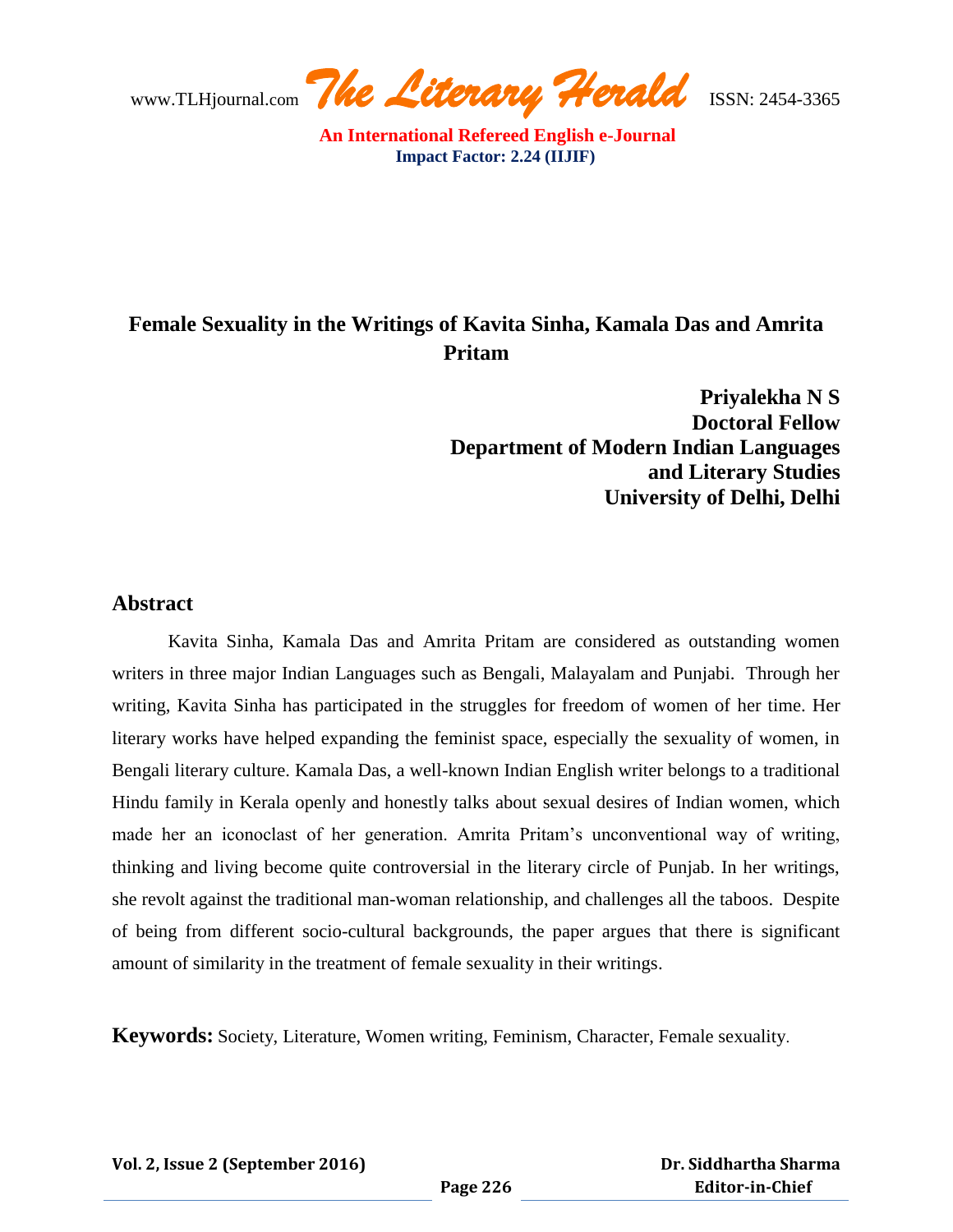www.TLHjournal.com *The Literary Herald*ISSN: 2454-3365

## **Female Sexuality in the Writings of Kavita Sinha, Kamala Das and Amrita Pritam**

**Priyalekha N S Doctoral Fellow Department of Modern Indian Languages and Literary Studies University of Delhi, Delhi**

India is a land of diversity of region, religion, ethnicity, cast, etc. This diversity has also been reflected in the case of language and literature as well. There are at least twenty-one major languages and so many minor languages together constitute the literary tradition of India. Many of these languages have found an important place in world literature through their contributions in terms of dramas, poetry, short-stories novels etc. In spite of these diversities, many comparative studies show that certain common trends are evident which cuts across these languages. Women writing are an important segment in contemporary Indian literature. Female sexuality appears to be one of the most important theme in contemporary women writings. This paper is an attempt to study the theme of female sexuality in the writings of three important women writers who belong to different linguistic tradition of India. Kavita Sinha, Kamala Das and Amrita Pritam are considered as outstanding women writers in three major Indian Languages such as Bengali, Malayalam and Punjabi.

The main stream literature has always been rooted in its traditional and patriarchal social structure. Characterization of both males and females in those writings has reflected the so-called realities of their society. Subordination of women either has been taken for granted or being completely ignored mainly in these forms of writings. A dominant male character who is leading or playing a crucial role in all social institutions has been a common feature in these writings. At the same time female characters have been perceived as an instrumental object for the satisfaction of the subjective pleasure of male characters. In this context, the writings of Kavita Sinha, Kamala Das, and Amrita Pritam have marked a departure from the conventional literary traditions in a way that they have exhibited immense courage and boldness in their writings, which has often questioned the traditional patriarchal social norms and conventional moralities. Hence, their writings have the tendency to deviate from the conventional contemporary literature of their own socio-cultural context.

Through her writing, Kavita Sinha (1931-1998) has participated in the struggles for freedom of women of her time. Kavita Sinha was born into a traditional landlord Kshatriya family in Calcutta. She spent most of her happy childhood days in her mother's paternal home in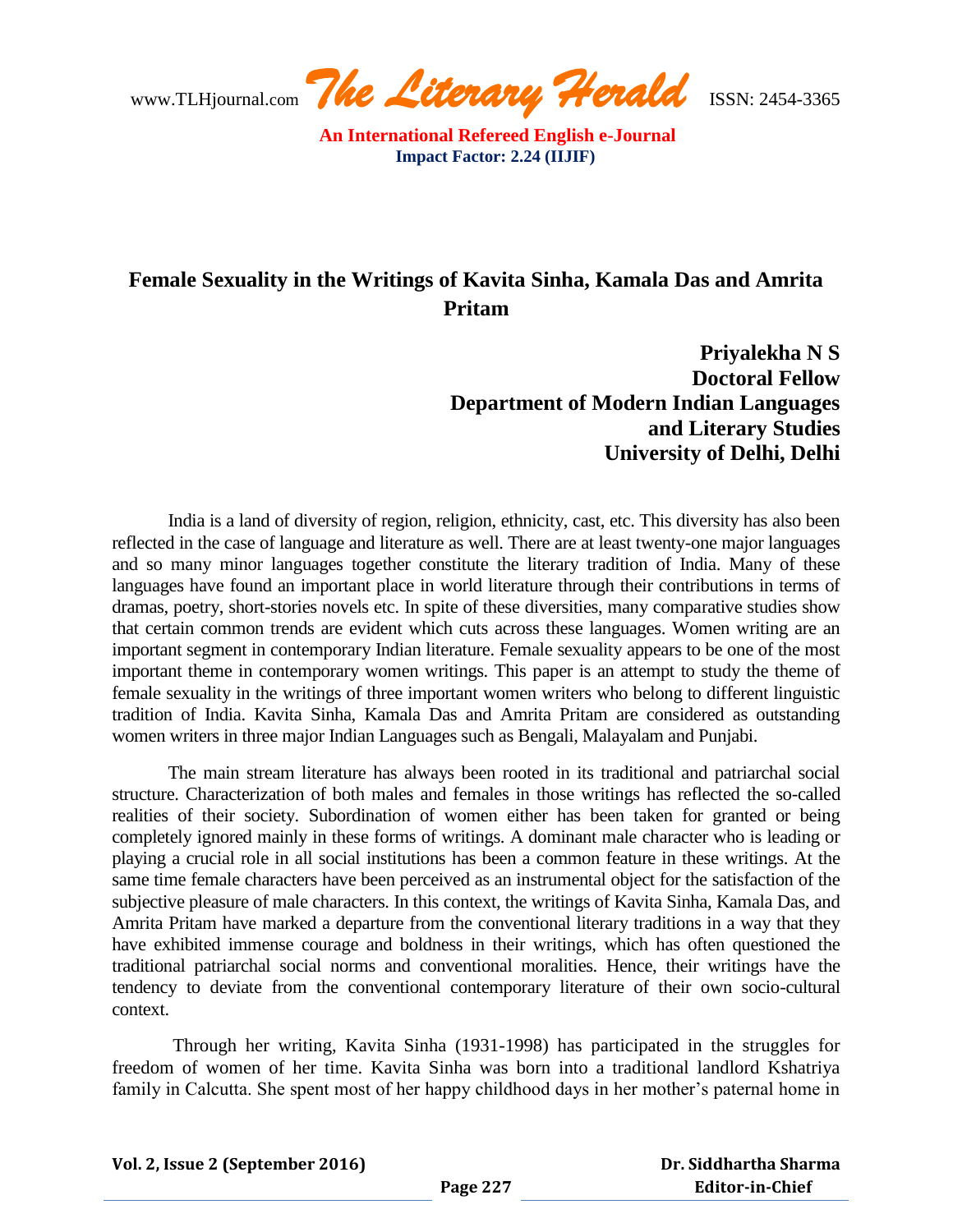www.TLHjournal.com *The Literary Herald*ISSN: 2454-3365

Andul. Kavita Sinha used to read with her mother. Her mother, only fifteen years older to her, was a lonely person who encouraged her daughter to read everything. In Kavita Sinha's family, girls were married off before they turned sixteen. But her mother withstood all pressure and saved Kavita Sinha from early marriage. Her father was very dominant; through him she faced the first experience of male dominance in family and society as well. He always disliked her interests in various arts and used to destroy her paintings and writing pieces. Her father"s this kind of behavior creates a rebellious attitude in Kavita Sinha and as an expression of anger she herself destroyed her works. In her early 20"s, she fell in love with writer Bimal Roy Choudhury, a Brahmin and married him in 1952, in spite of strong opposition to inter-cast alliance from the family. Kavita Sinha said that while she had thought that her marriage would liberate her from the dominance of male, it really did not happen. Her husband took a dominant role as well.

When she was a teenager, Kavita Sinha used to write a column titled *As I See it* in the *Amritabazar patrika* under the pseudoname "Sultana Chaudhury" and at the age of 16, her first work *Art and Women* published in the *Anandabazar patrika*. Kavita Sinha began publishing her poems, short-stories and novels in the early 1950"s. Critics consider her as a modernist writer because her writings are formally innovative and ponders questions of ontology, but feminist have pointed out that her works also focus on women"s identity and independence, discusses women issues and that the protagonists in the fictions are nearly always female. Dibyendu Patil writes "…she was the first rebel and feminist poet in Modern Bengali poetry…" Her literary works have helped expanding the feminist space, especially the sexuality of women, in Bengali literary culture.

Kamala Das (1932-2009), a well-known Indian English writer belongs to a traditional Hindu family in Kerala openly and honestly talks about sexual desires of Indian women, which made her an iconoclast of her generation. She is known as Madhavikutty and Kamala Suraiyya as well. Each name represented a body of her work, a phase of her life or an aspect of her personality. Kamala Das was born into an aristocratic, Nair family in south Malabar, in Kerala. She spent her childhood in Calcutta. Her mother Balamani Amma, famous poet of Malayalam, was her inspiration in writing. She was engaged at the age of fifteen and married to K. Madhava Das when she was hardly sixteen. She was not happy with her marriage.

Kamala Das enjoyed the status of being one of the first poets writing in English from Kerala to be recognized nationally and internationally. At the age of ten Kamala Das short story named *Avalute vidhi* (The Fate of Her) was selected for celebrated Malayalam weekly magazine-*Mathrubhoomi* and published under the name N.Kamala (Nalapatt Kamala). Another story *Stree* (Woman), on lesbian theme, was published in *Mathrubhoomi* weekly on 22 June, 1947 under the name Kamala. Kamala Das is a writer who can"t be tied down to a particular place or class easily. *My Story* (1976) the most controversial work, the autobiography of Kamala Das cannot be ignored by anyone who is interested in literature. It is the beginning of her exploration in women"s experiences and also a collection of her suffering as a woman and as a writer. She tells us her life story without any inhibition. She discloses in the preface: "I have written several books in my lifetime, but none of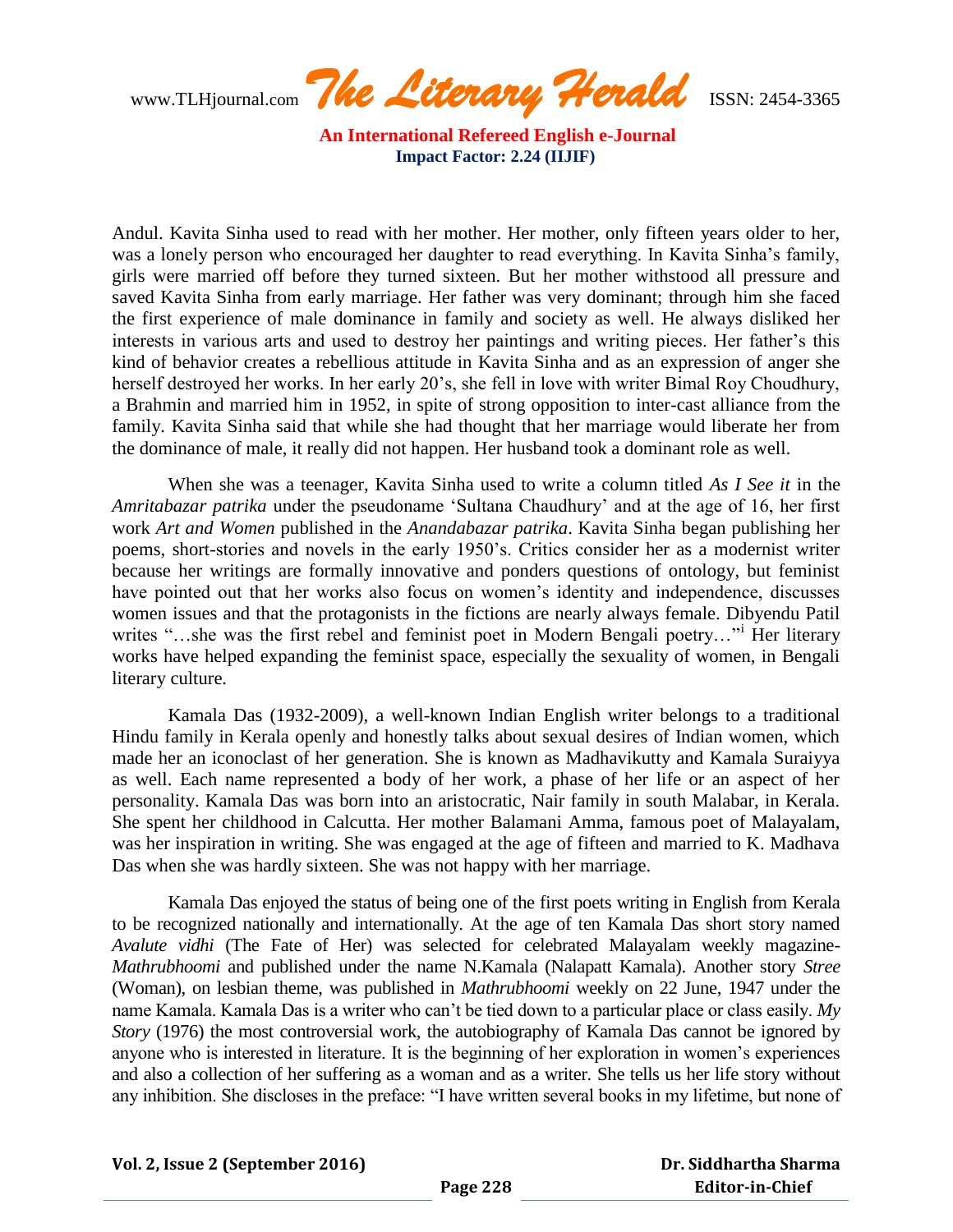www.TLHjournal.com *The Literary Herald*ISSN: 2454-3365

them provided the pleasure the writing of *My Story* has given me<sup>"ii</sup> An iconoclast of her generation Kamala Das, who very frankly and unabashedly spoke about the Indian women"s sexual desires.

Like Kamala Das, Amrita Pritam"s (1919-2005) unconventional way of writing, thinking and living become quite controversial in the literary circle of Punjab. Known as a "goddess of defiance<sup>-iii</sup> Amrita Pritam, born in Gujaranwala, Punjab, now in Pakistan, a rebel and a recalcitrant, even a revolutionary. Amrita lost her mother when she was eleven years old. Soon after the death of her mother, Amrita and her father moved to Lahore, where she lived till her migration to India in 1947. During this period, she suffered a profound feeling of loneliness since she had no brother or sister to share her feelings. The memories of childhood and loneliness of adulthood always haunted her consciousness and these feelings often recurred in her writings. Amrita was engaged at the age of four and when she was a teenager of sixteen got married to Pritam Singh. By getting divorce in 1960, Amrita ended her unhappy married life and in 1964 she started living with Imroz, a painter.

Writing mainly in Punjabi and Hindi, Amrita Pritam works, especially the poetry, tempts the readers to break off the existential contrarieties and contradictions of life. She rebelled against her father"s idea of writing religious poems; she used to write romantic poems during this time. When she was fifteen, her first collection of poems was out. The turning point of Amrita's literary career came during the time of partition when she became the first hand witness of bloodshed and strife on a monstrous scale. Many of her writings deal with the twin theme of women"s oppression and gender relations and revolt against the traditional man-woman relationship, and challenges all the taboos. As a creative and responsive artist, Amrita Pritam contemplated often about the people around her, the social and cultural crisis that she observed from the very childhood. Therefore the writings of Amrita Pritam were the direct product of her socio-cultural experiences and her personal sensitive response to those. In a brief prologue to *The Revenue Stamp*, an autobiography Amrita Pritam wrote: "whatever happened in my life happened between the layers of thought that found their way into novels and poems. What was left? Still, I thought I might write a few lines..."<sup>iv</sup> Despite of being from different socio-cultural backgrounds, the paper argues that there is significant amount of similarity in the writings of these women writers on the theme of female sexuality.

Without any inhibition, Kavita Sinha wrote about women"s desires, need and emotions from a woman"s perspectives and she boldly handled the theme of female sexuality in her writings. Kavita Sinha"s novel, *Pourush* (Manliness, 1984) is a consequential writing in the arena of Bengali feminist literature. The novel is interwoven form the perspectives of three main characters, Sibnath Mitra, Sarala and Sakhisona. Interestingly enough these three characters belong to three separate sex types, male, female and transgender or third sex. Through the character of Sarala, the novelist tries to depict the ordeal of the middleclass or lower middle class Bengali women. Sarala is a working woman. But working and earning her own livelihood is not her choice of independence rather it was her compulsion. It was after the untimely death of her husband Bijoy; she was compelled to take the job in Bijoy's office on the compensatory ground.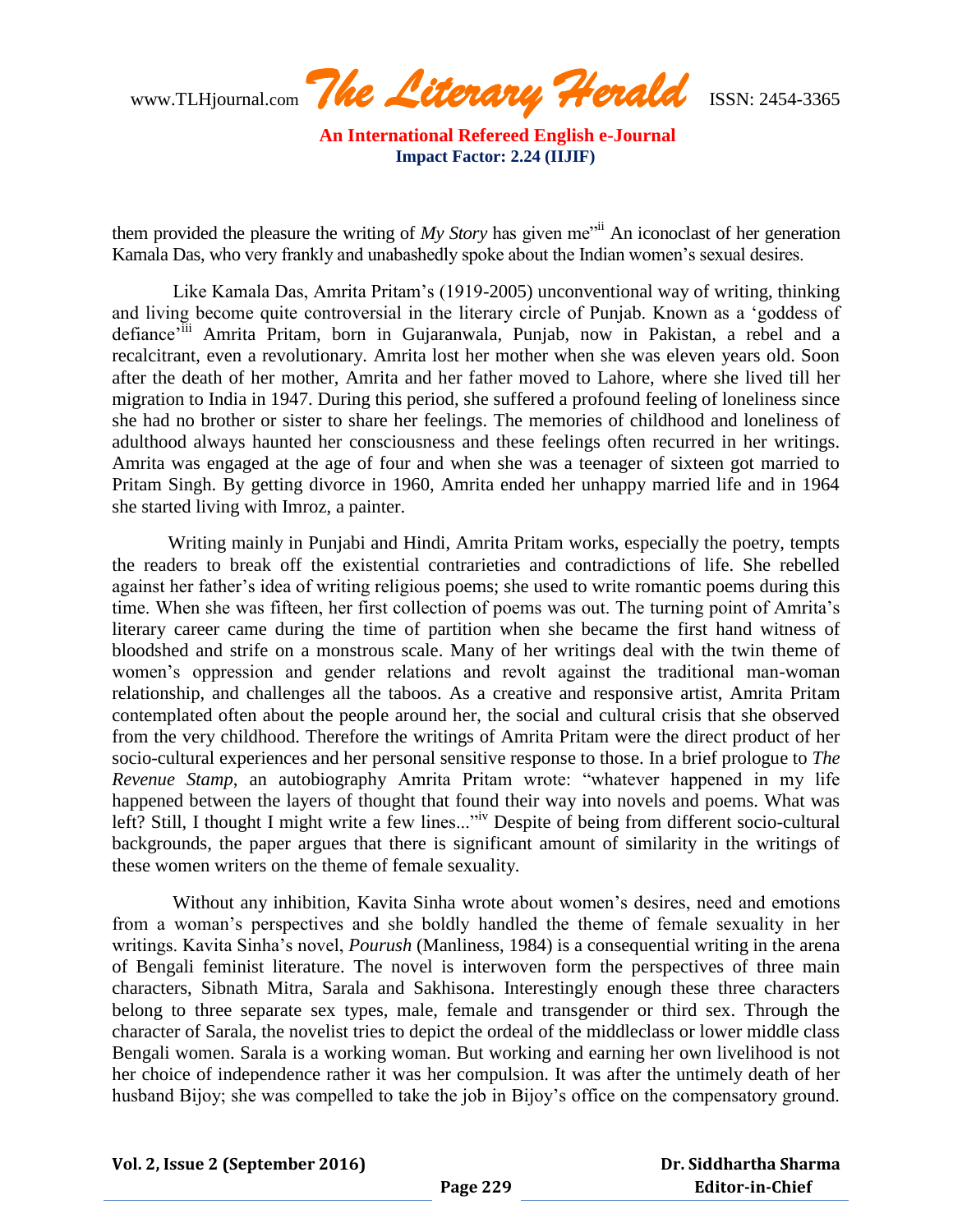www.TLHjournal.com *The Literary Herald*ISSN: 2454-3365

At the same time, she painfully realizes the truth that in spite of being an earning member of the family, she is no longer wanted in her in laws family, not even in her brother's family.

In the course of the novel, the readers can observe the transformation of Sarala from a naive house wife to self-relying working woman; she emerges as a novo woman, self-reliant, assertive one who works hard to get promotion and salary hike so that she can rent a room in Kolkata and stays alone as she is no longer willing to be a burden neither to her in laws' family nor upon her brother. Sarala"s this decision clearly shows that she became aware of her identity as a woman through the bitter experiences of life. This is a quite significant move for a Bengali woman if we consider the time period of the novel because a widow is considered as polluted and has to live very quietly behind the scenes. Hence, this journey of Sarala is not a bed of roses for her. Sarala feels humiliation in her salary hike because of her male colleagues disgusting comments and looks: "When she is walking across the hall, it seems, everyone is looking fixedly at her shoulder as if the senior boss has put the impression of his dyed hand on her shoulders. When she enters the room, it seems to her, Makhan, Rabi are not hiding their *bidis* that way they used to do. While putting gum in the envelopes, she stealthily notices, Rabi and other are gossiping loudly. There is no longer that low voice of respect. Kashi is scratching and pulling his *dhoti* up to his knee."<sup>v</sup> This is a clear indication that Sarala's colleagues harbour the sexist attitude and they consider Sarala"s salary hike to be an undue advantage of her sex and therefore, she should suffer this disgrace. Sarala"s, sex, class and status make other to think like this way and allow them to come into a judgment about her; her sexual appeal and fate as a widow also plays a role in this. Men, who are looking at her with erotic concentration on specific part of her body and desire her, defined her sexuality. Here, patriarchy"s psychological tendency to make feel the notion of female inferiority and the social dependency of the female as inferior is evident.

Another significant aspect of Sarala"s character is how she looks at and negotiates manwoman relationship in her life. Though, every now and then she pines for the company of her dead husband, she does not react adversatively towards Shibnath's romantic inclination. Even in the park at dark, when Sibnath embraces her and makes sexual advances, Sarala does not oppose it rather becomes a participant though in a passive way in that activity. In another occasion when Mr. Chowdhury, the broken heart father seeks Sarala"s company, Sarala mistakes the fatherly affection for sexual drive and in a fit to take revenge on Shibnath, makes her mind to offer her body to Mr. Chowdhury though there is no love interest. Soon her misconception comes to the fore when Mr. Chowdhury discloses that he makes a fail attempt to place Sarala in the position of his eloped daughter. Self-realization dawns at Sarala. She begins to suffer from guilty consciousness when she ponders what sin she was about to commit. She starts feeling for Shibnath whom she accuses so far for being so mean and selfish because she always measured him with her own yardstick, now that has gone wrong.

Kamala Das gives the portrait of a middle-aged ambitious, clever and scheming woman and her rise to power through sexual surrender in her novel *Alphabet of lust* (in Malayalam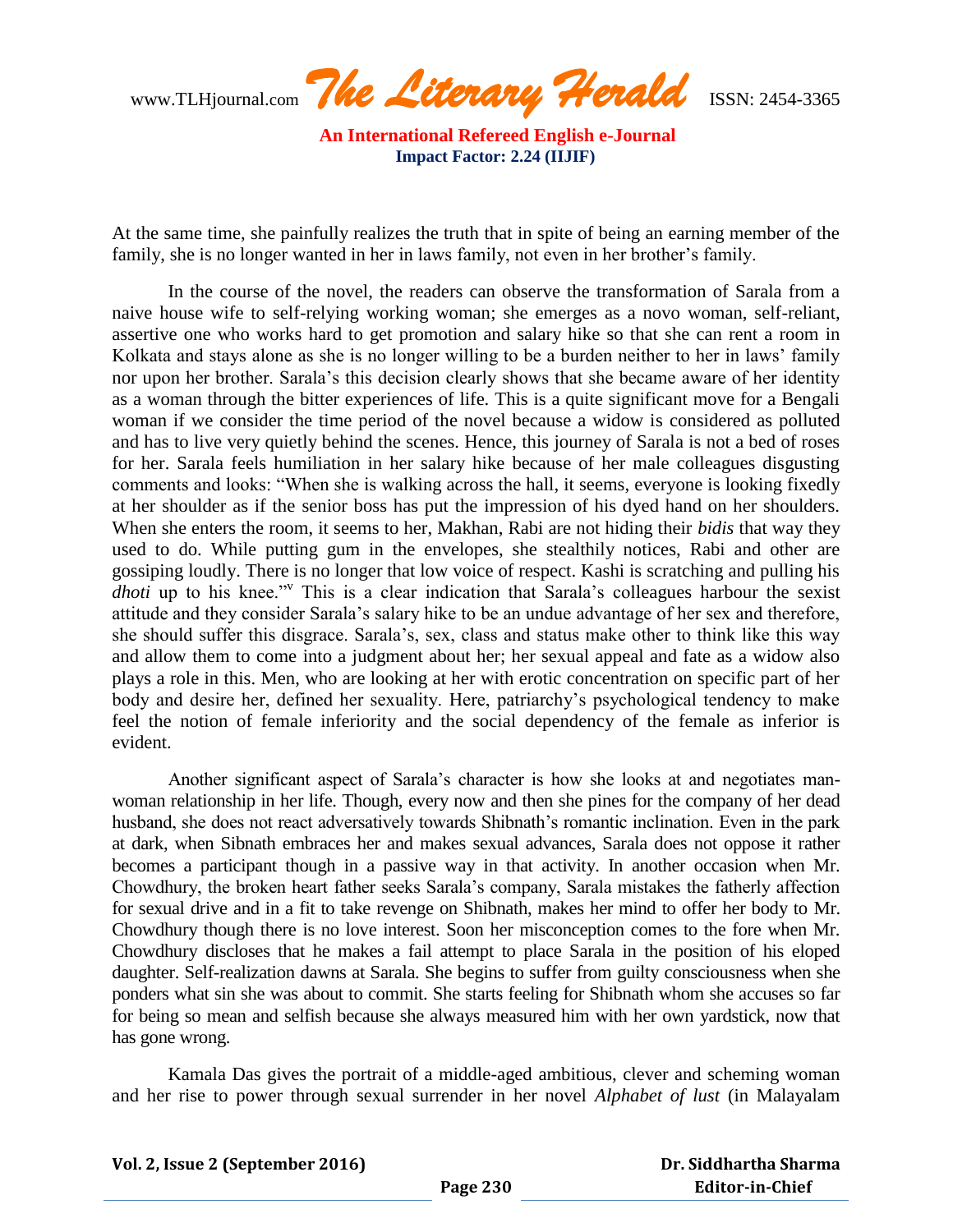www.TLHjournal.com *The Literary Herald*ISSN: 2454-3365

*Manasi*). Manasi, the heroine of the novel, like the protagonist of My Story is disillusioned after marriage to an older man. Before getting married to Amol Mitra, a government official, old enough to her father, Manasi was engaged to the elder brother of Vijay Raje by then a teenager who secretly loved her. But her courtship with her fiancé was very short because unfortunately soon he died in an air-crash, leaving her in a deep sorrow and difficult situation with a child in her womb. To hide her pregnancy and avoid the humiliation from society, her parents fix her marriage with Amol Mitra who accepts Manasi and the child without any hesitation. Seething with discontent, she tries to make everyone happy at the early years of her marriage and also tries to be an obedient in front of his lustful sexual hasten. She never feels love for him in fact the cry of her soul increase day by day. There is always an instance conflict in her mind between her earlier expectations from life and the present predicament.

Her twenty years of married life with Amol Mitra makes Manasi a famous poet of Bengal. He never could satisfy her any needs even it is emotional, physical or material even though she does not make any complains until Vijay Raje comes into her life. Her acute deprivation makes her an easy victim of Vijay Raje, now a politician, whose earlier advances has spurned with disdain and contempt. After Raje"s influence and recommendation to Mr. Desai, the Prime Minister, Manasi is awarded country"s highest literary award for her brilliant service to literature. Raje then invites and lures her to spend a week with him in Shimla with the tantalizing offer of a pair of diamond ear-rings which she has been dreaming for years. As she herself is greedy and ambitious, she accepts his offer and spends a holiday in Shimla with Raje. In the meantime, she comes to know about the Prime Minister"s interest in her.

For Manasi disappointment in marriage act as a catalyst that eventually spurs her own to a career in politics when she associates with Vijay Raje. He wants to use Manasi, by introducing and bringing her close to the old and lonely Prime Minister with a view to secure and attain his own dream position in politics. Knowing his intention and keenly aware of the spell of her still attractive body, she is now herself fully determined to capture political power at the highest level. For that she quite uninhibitedly bestows sexual flavors on every man who matters in her political career. So when Prime Minister tries to make love to her, she does not resist him, since she has already decided to offer her body to him: "I rented out my body for a pair of diamond ear-rings. And here after for power I shall rent it out to the most influential tenant I can hope to get."<sup>vi</sup> That most influential tenant is Prime Minister and Manasi does not want to lose any opportunity to fulfill her growing ambition. Ultimately she becomes his favorite and by then paves the way to her goal. She totally neglects her husband and her nineteen years old daughter Suparna. With her influence, she relegates Vijay Raje behind in Prime Minister"s favor; holding a highest position in cabinet herself, by the time of the death of Prime Minster, she becomes so powerful and popular among the ruling party leaders who select her as Prime Minister"s successor neglecting Vijay Raje.

In *Chakka number chatti*, Amrita Pritam portrays Alka, bold and more confident female character. In this novel, the author openly talks about her female character's sexuality. Alka is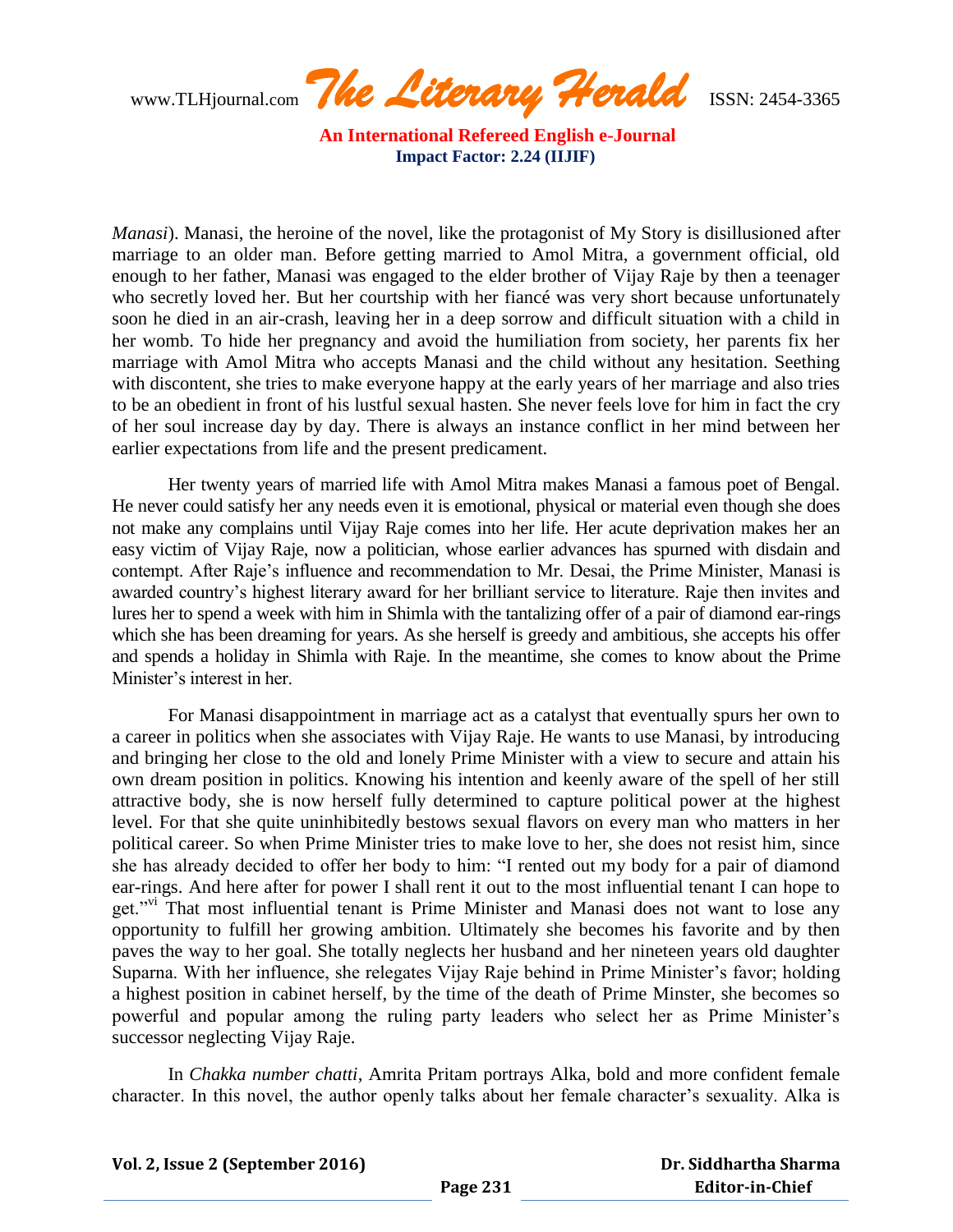www.TLHjournal.com *The Literary Herald*ISSN: 2454-3365

living an independent life on one level. That independence gives her the courage to get away from her middle-class family and parents and to stay Kangra Village to study painting in Kumar's studio named 'Chakka number chatti'. Alka is a pupil of Kumar, an artist who is very eager to remain in the world of creativity with his art and does not want to lose his identity and freedom falling in any relationships. And more over he does not want any emotional obligation or involvement with any woman because he believes that such relationship spoil his attachment to individual freedom. He needs woman only to satisfy his sexual desires and fantasies: "Kumar wants to enjoy woman when he needs but he is not prepared to tie himself to a woman for number of years."<sup>vii</sup> So he only prefers a 'paid relationship' with any woman: "He has been visiting that woman who would charge rupees twenty per day but never asked for his freedom." (p.11) Alka falls in love with Kumar and she is ready to accept him the way he is. Her main concern is the love that she feels for him and to get that love, she is willing to do whatever for him. One day, while talking to him, Alka reveals her thoughts: "I wish, I could be that woman whom you used to pay rupees twenty for your visit." (p.11)

Here Alka wishes to have sex with her beloved by paying rupees twenty and plays the role of a wife as logically and legitimately as a prostitute with equal ease because she loves him. The courage of Alka is in this situation is quite outstanding. Now whenever Kumar needs a woman, he goes to Alka by paying rupees twenty and satisfy his sexual desires. But with time course, he falls in love with Alka and day by day the thoughts of her starts to haunt him. Eventually, he confesses: "…now, Alka! It was out of my control and now everything is in your hands." (p.62) Knowing his confused state of mind between his love and individual freedom, she replies: "You can not… until your love and freedom merge into each other and become one." (p.65) Alka concludes that talk by giving expression to her inner feelings as final words: "I shall wait for that day when I would be no more extraneous to your (inner) beings… but, when it becomes intrinsic, convey it to me." (p.100) Eventually Alka decides to lead a life of widow.

Portraying the sexuality of Sarala, a young widow; Manasi a middle-aged mother and Alka a young unmarried woman, Kavita Sinha, Kamala Das and Amrita Pritam showed the courage to challenge the conventional way of Indian women writings. Because still today, talking or writing about the sexuality of a widow, a mother or an unmarried woman is considered as social taboo. Through Manasi, Kamala Das attempts to depict women"s sexuality in a different way which is a bit away from conventionally seen. Even though Manasi"s sexuality is so provocative, most of the times she takes initiatives in physical relations in her extra-marital affairs especially with Vijay Raje with whom she tries to fulfill her all sexual fantasies. Whereas, she becomes always a passive sufferer physically and mentally as well in terms of her relationship with husband. It clearly shows the lack of feeling in her relationship with her husband. Here a kind of detached objectivity creates a distance between husband and wife and Kamala Das is keenly aware of the complexity of the problem.

In terms of female sexuality, it is not an isolated instance. Kamala Das" other female characters like Sheela and Kalyanikutty in *Chandana marangal* (Sandal Trees) and Rohini in

**Vol. 2, Issue 2 (September 2016)**

 **Dr. Siddhartha Sharma Editor-in-Chief**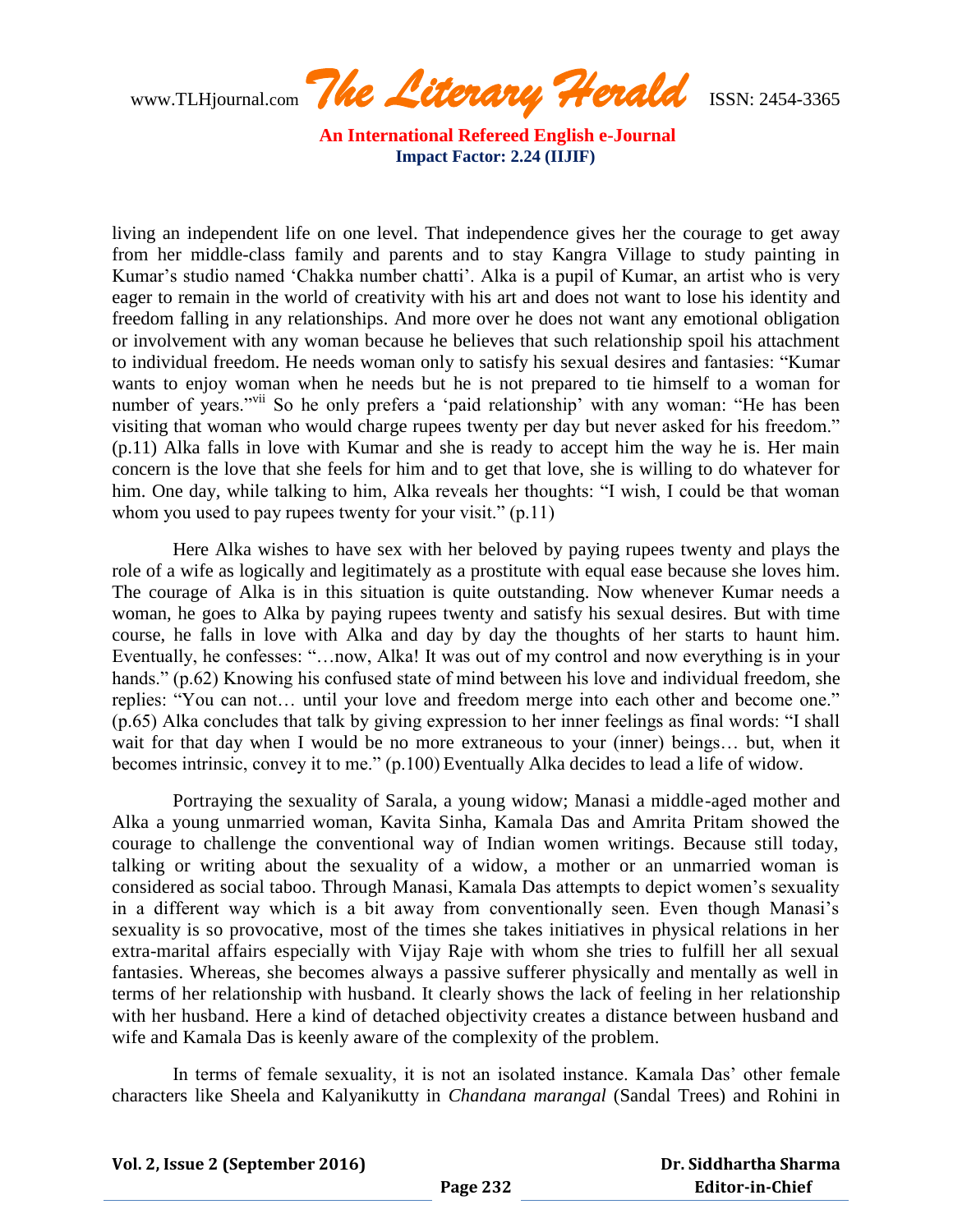www.TLHjournal.com *The Literary Herald*ISSN: 2454-3365

*Rohini* also go through the same situation. For them, sex with their husbands becomes unfeeling and not pleasurable. Therefore, here, husband and wife relationship is more like the relationship of some kind of responsibility or duty. But sometimes, they suffer from a specific sexual guilt. After having sex with Vijay Raje in Shimla, for a movement Manasi feels guilty on her act and thinks that she has done a nasty thing and killed something which values more than anything. Sarala"s guilt sexuality makes her a passive participant in Sibnath sexual advances. The specific sexual guilt, that comes into the consciousness of Sarala mainly because of her status as a widow who is not allowed to involve or enjoy in any sexual activities by the society. Again we can see this in Alaka, the main female character of Kavita Sinha"s novel *Ekti kharap meyer galpo* (The Story of a Notorious Girl). Though she is sensually and sexually oriented, she is confronting a kind of contempt with her sexuality in her consciousness mainly because of the specific sexual guilt she suffers. Hence Alaka first denies Surya"s marriage proposal saying that she had already lost her virginity.

Therefore, all these female characters sexual adventures have never been pleasurable for them. Indian morality and cultural ethos and patriarchal notions are the main reasons behind the psychological transference of sexual guilt. And this sexual guilt leads them to a kind of masochism. But at the same time, we could not see any such guilt sexuality in the female characters of Amrita Pritam. Even today, in India premarital sex has been considering as a crime. In such a social milieu, Alka, without any hesitation, seeks what she wants from the man she really loves. Here, Amrita portrays a bold, confident and self-respecting female who does not repent of anything. She did what she wants to do without caring of any social norms. We can see the same confident and self- respect in most of the female characters of Amrita Pritam. For instance, Chetna, main female Protagonist of the novel *Darti, sagar te sippiyaan* (Earth, Sea and Shell), seeks her first sexual experience from the man she loves; and she shows the courage to be a single mother. The female characters of Kamala Das and Amrita Pritam never hesitate to take initiatives in sexual relations. Hence, these female characters are much strong to shake the cocalled morality of Indian Society because women in India always seem to hesitate in expressing their suppressed sexual needs or in taking the initiatives in physical relations. This is mainly because of the Indian cultural ethos. Hence, through their writings, they protest against womanhood suppressed by ethics and taboos.

Amrita Pritam, Kavita Sinha and Kamala Das are very strong opponent of the sexual politics practiced by in relation between man and woman; and they hate the double standards of society in matter of female sexuality. The themes of their novels capture women's identity in various situations and moods. Therefore, their novels are not the story of a woman who seeks sex everywhere but the instability of her feelings, conflicting emotions, ranging from the desire for security and intimacy to the assertion of ego, self-dramatization and feeling of share and depression. The co-ordination of these sensitive and emotional elements, that gives the richness of the female consciousness in their writings, which explore the complex human activities through which many women have shaped their lives and with in which they have discovered their powers, limitations, restrictions and connections as females and a human being.